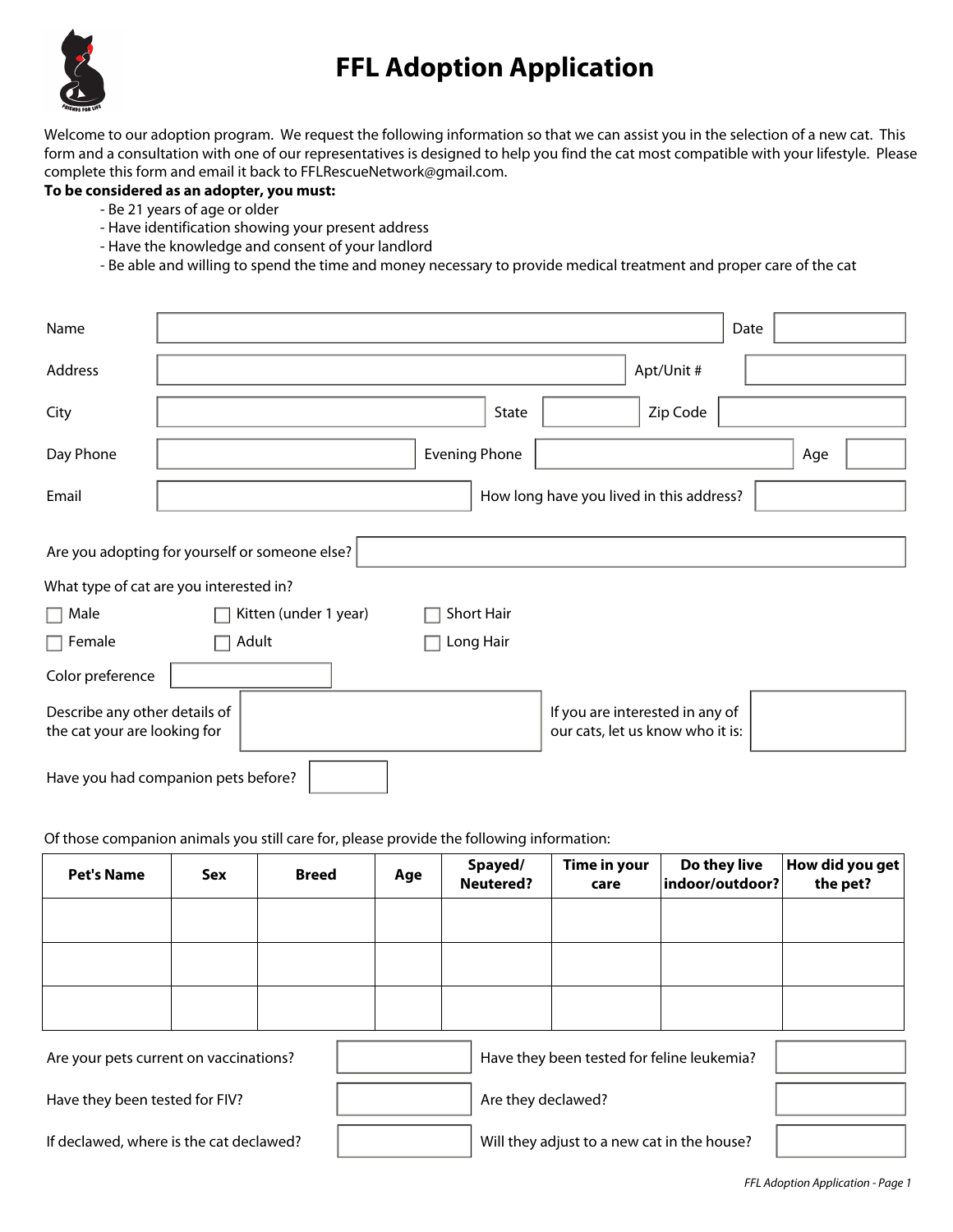| What precautions would you take to properly introduce a<br>new cat into your home if you have other animals?                        |  |  |  |  |  |  |
|-------------------------------------------------------------------------------------------------------------------------------------|--|--|--|--|--|--|
| What will you do if your new cat does not get along<br>with your present companion animals?                                         |  |  |  |  |  |  |
| What happened to the pets<br>you no longer have?                                                                                    |  |  |  |  |  |  |
| Have you ever turned your<br>If yes, please explain<br>cat in to a shelter?                                                         |  |  |  |  |  |  |
| Have you ever had a pet<br>If yes, please explain<br>euthanized?                                                                    |  |  |  |  |  |  |
| Why do you want this cat? (Please check all that apply)                                                                             |  |  |  |  |  |  |
| Companion<br>Barn<br>House cat<br>Other                                                                                             |  |  |  |  |  |  |
| (explain)<br>Office cat<br>Companion for other pet<br>Mouser                                                                        |  |  |  |  |  |  |
| Under what circumstances would<br>you have the cat declawed?                                                                        |  |  |  |  |  |  |
| Are you aware of the potential side effects of declawing a cat?<br>$\overline{\phantom{0}}$                                         |  |  |  |  |  |  |
| If a disciplinary or behavior problem arises,<br>what steps will you take to work on it?                                            |  |  |  |  |  |  |
| Children?<br>How many adults are in your family?<br>Children's ages?                                                                |  |  |  |  |  |  |
| Does any member of your household have allergy to cats?                                                                             |  |  |  |  |  |  |
| Do you own or rent your home?<br>Where do you live?<br>Are companion animals allowed?                                               |  |  |  |  |  |  |
| Owner's Name<br>If you rent, may we contact the owner to obtain<br>permission for this cat to live in your home?<br>Owner's Phone # |  |  |  |  |  |  |
| If yes, what will you do with your cat?<br>Do you have plans of moving in the near future?                                          |  |  |  |  |  |  |
| Name of employer:<br>What is your current occupation?                                                                               |  |  |  |  |  |  |
| Who will care for your cat stay when you travel?<br>Does your job require extensive travel?                                         |  |  |  |  |  |  |
| How many hours will the cat be left unattended?<br>Will anyone be home while you are at work?                                       |  |  |  |  |  |  |
| Where will your cat live?<br>Explain:<br>$\blacktriangledown$                                                                       |  |  |  |  |  |  |
| When no one is home, where will the cat stay?<br>Do you have screen on your windows?                                                |  |  |  |  |  |  |
| If yes, where does it lead to?<br>Do you have a cat or dog door?                                                                    |  |  |  |  |  |  |
| Name of Veterinarian:<br>Will you keep the cat up-to-date on vaccinations?                                                          |  |  |  |  |  |  |
| Vet's Phone #:<br>Vet's Address:                                                                                                    |  |  |  |  |  |  |